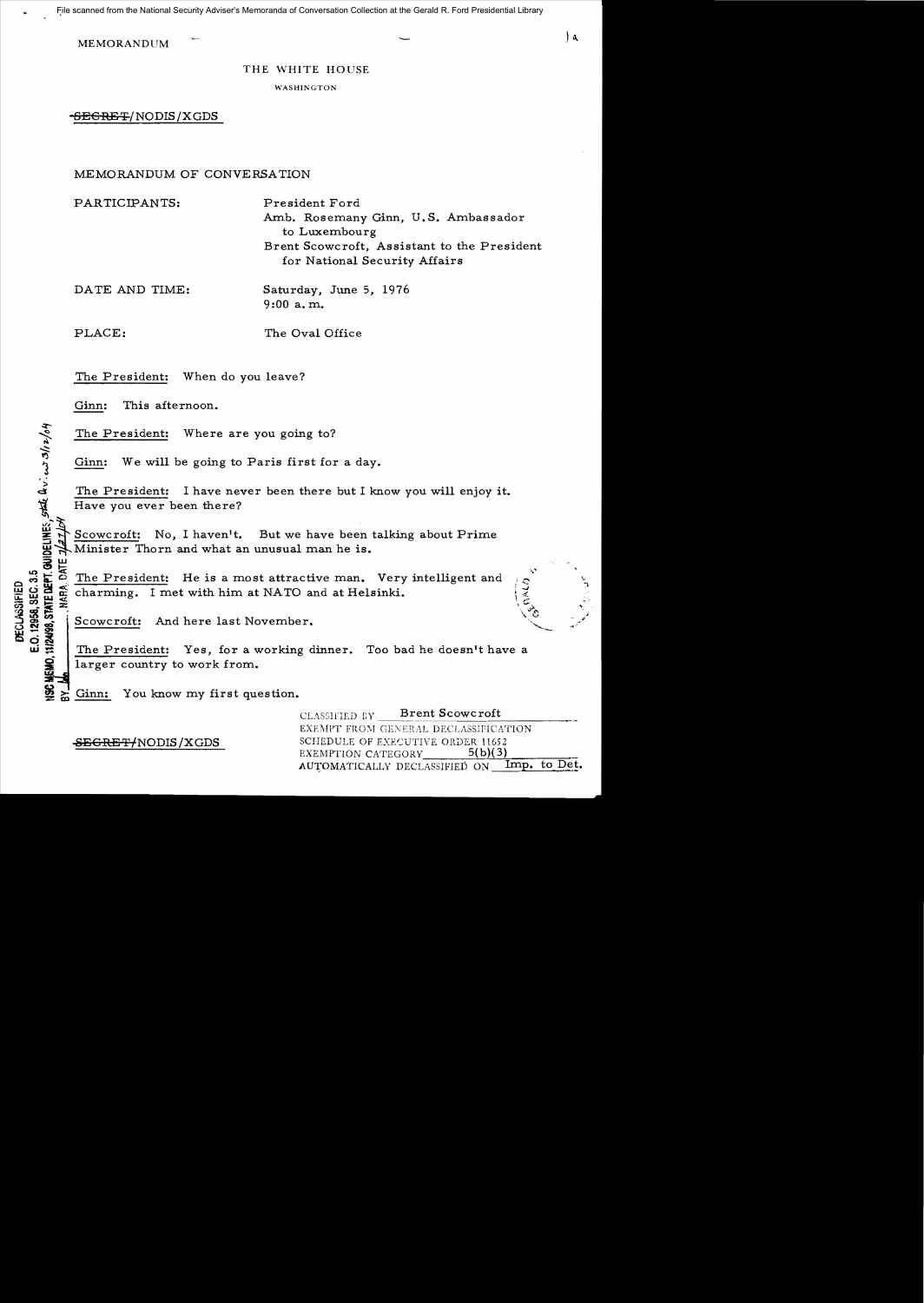# SECRET/NODIS/XGDS 2

The President: What is that?

Ginn: Why isn't Luxembourg invited to Puerto Rico?

The President: There are several other members of the Economic Community with the same question.

[There is political discussion about Missouri and how the convention delegates would break out. ]

SEGRET/NODIS/XGDS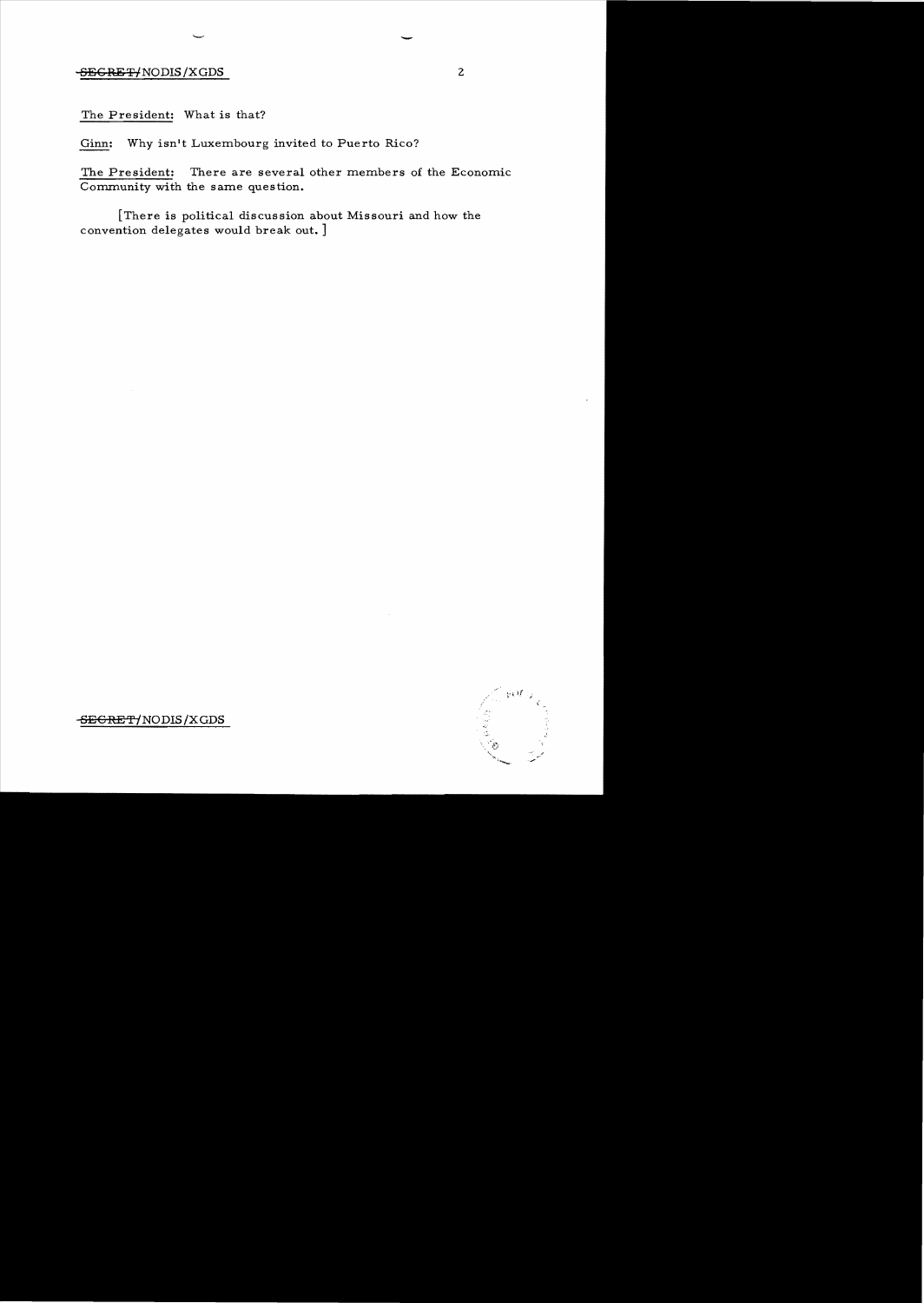### THE WHITE HOUSE

#### WASHINGTON

June 4, 1976

#### CONFIDENTI

# MEETING WITH ROSEMARY L. GINN U.S. AMBASSADOR TO LUXEMBOURG

Saturday, June 5, 1976  $9:00$  a.m.  $(5 \text{ minutes})$ The Oval Office

From: Brent Scowcroft

# I. PURPOSE

You have named Mrs. Ginn as the new U. S. Ambassador to Luxembourg. She will succeed Ambassador Ruth Farkas and will arrive at her new post in Luxembourg on June 8.

#### Your purpose in this meeting will be to:

- **--** congratulate her on her appointment and assure her of your full support in her new post;
- **--** review the excellent state of relations between the United States and Luxembourg; and
- **--** emphasize the importance you attach to continuing close consultations with Prime Minister Thorn and his government on bilateral relations, US-EC relations and NATO affairs.

## II. BACKGROUND, PARTICIPANTS AND PRESS ARRANGEMENTS

A. Background: Ambassador Ginn will arrive in Luxembourg soon after Secretary of State Kissinger's very successful May 25 ministerial level visit to Luxembourg, and at a time when US-Luxembourg relations **....** usually good **\_..** have never been better.

-COi>iFIDENTIP..:b (GDS)  $44.7/27/04$ 

,~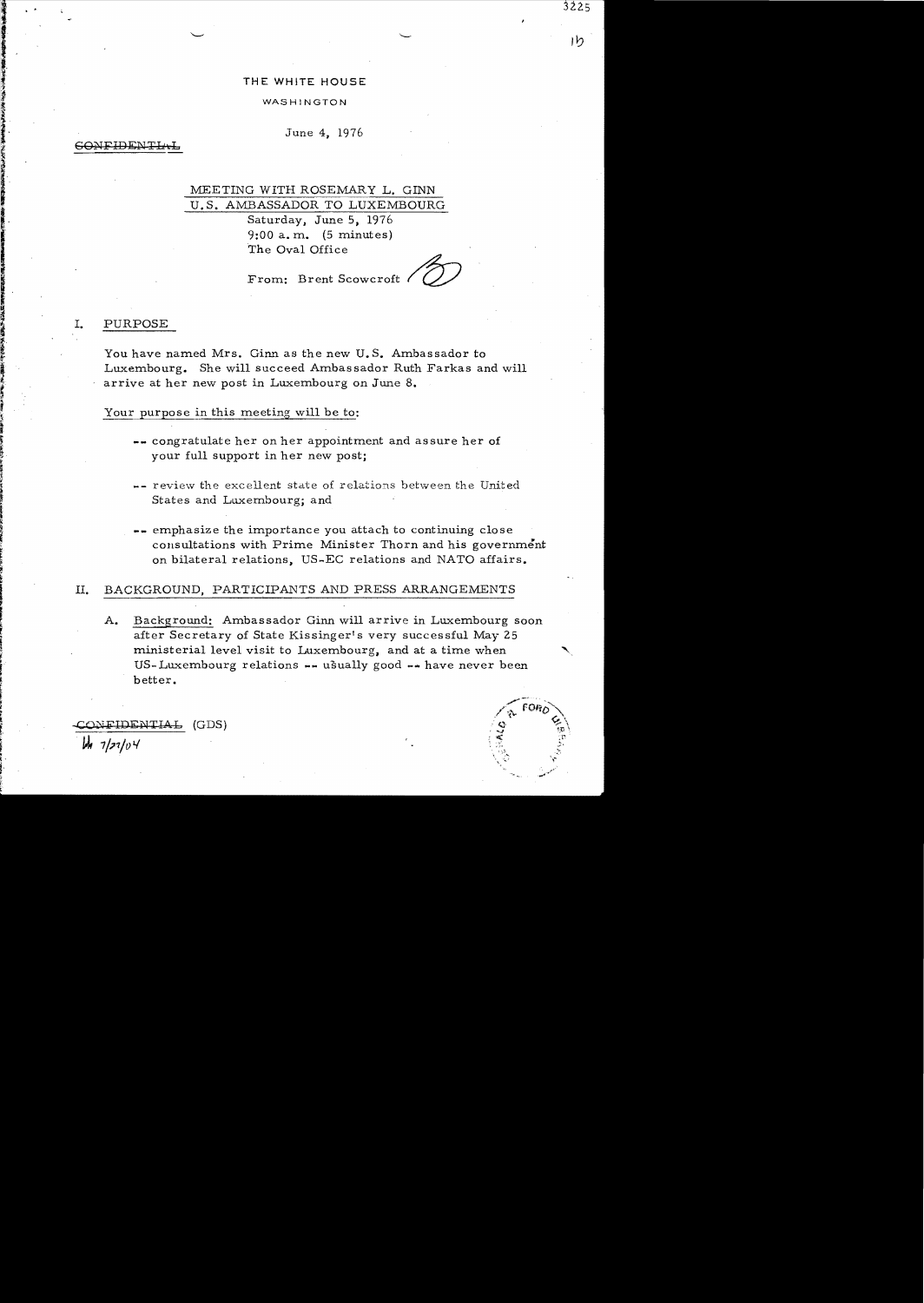Prime Minister Thorn greatly values the attention which the United States has shown Luxembourg in recent months. He attached very great importance to his November 12 meeting with you at the White House, and he continues to value our consultations with Luxembourg for the importance they give to his country both in the US-European and the NATO contexts.

Prime Minister Thorn, on June 30, finishes his six month tour as President of the European Communities Council of Ministers. He continues in his capacity as Rresident of the United Nations General Assembly until September 1976.

Mrs. Ginn (biographic sketch at Tab A) will be accompanied to Luxembourg by her husband. It is our understanding that during her tour as Ambassador he will plan to reside in Luxembourg, returning occasionally to the United States to look after his business interests.

- B. Participants: Ambassador Rosemary L. Ginn, Mr. M. Stanley Ginn and Brent Scowcroft.
- C. Press Arrangements: The meeting will be announced; White House photographer only.

#### III. TALKING POINTS

- **1.**  Ambassador Ginn and Mr. Ginn, I am delighted to have this opportunity to meet with you before you depart for Luxembourg to assume your important new responsibilities there.
- 2. While Luxembourg may be small physically, we attach very real importance to our bilateral relations and to our ties in the US-European and NATO contexts.
- 3. I have very great personal respect for Prime Minister Thorn. We have met several times over the past two years. Most recently, he came to Washington in November 1975 for a very successful working visit.

/ f ~)j If.'~'

..,:' " ~l~'

 $\,$  GONFIDENTIAL (GDS)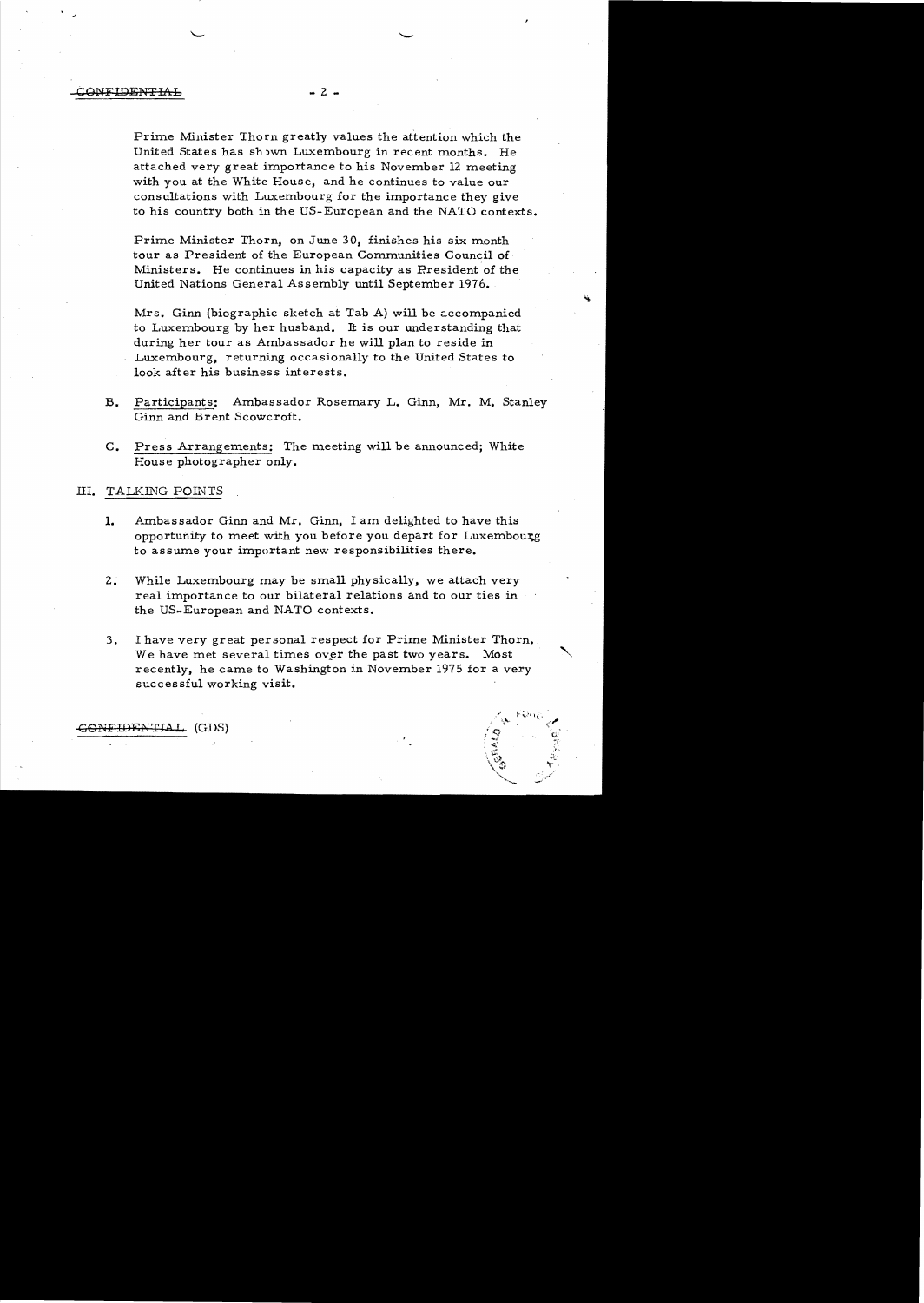### CONFIDENTIAL

- Prime Minister Thorn, as I am sure you know, is also Foreign  $4.$ Minister, Minister of the Commerce, President of the United Nations General Assembly and outgoing President of the EC Council -- a truly remarkable man and one of Europe's best statesmen.
- $5.$ Secretary Kissinger has just had a good visit to Luxembourg in which he again reaffirmed the importance we attach to continuing outstanding relations.
- $6.$ I am confident that as Ambassador you will contribute to further improvements in the many ties between our two countries.
- $7.$ Please convey my best wishes to the Prime Minister. You have my full support in your new assignment.

#### <del>)ENTIAL</del> (GDS) <del>GONF</del>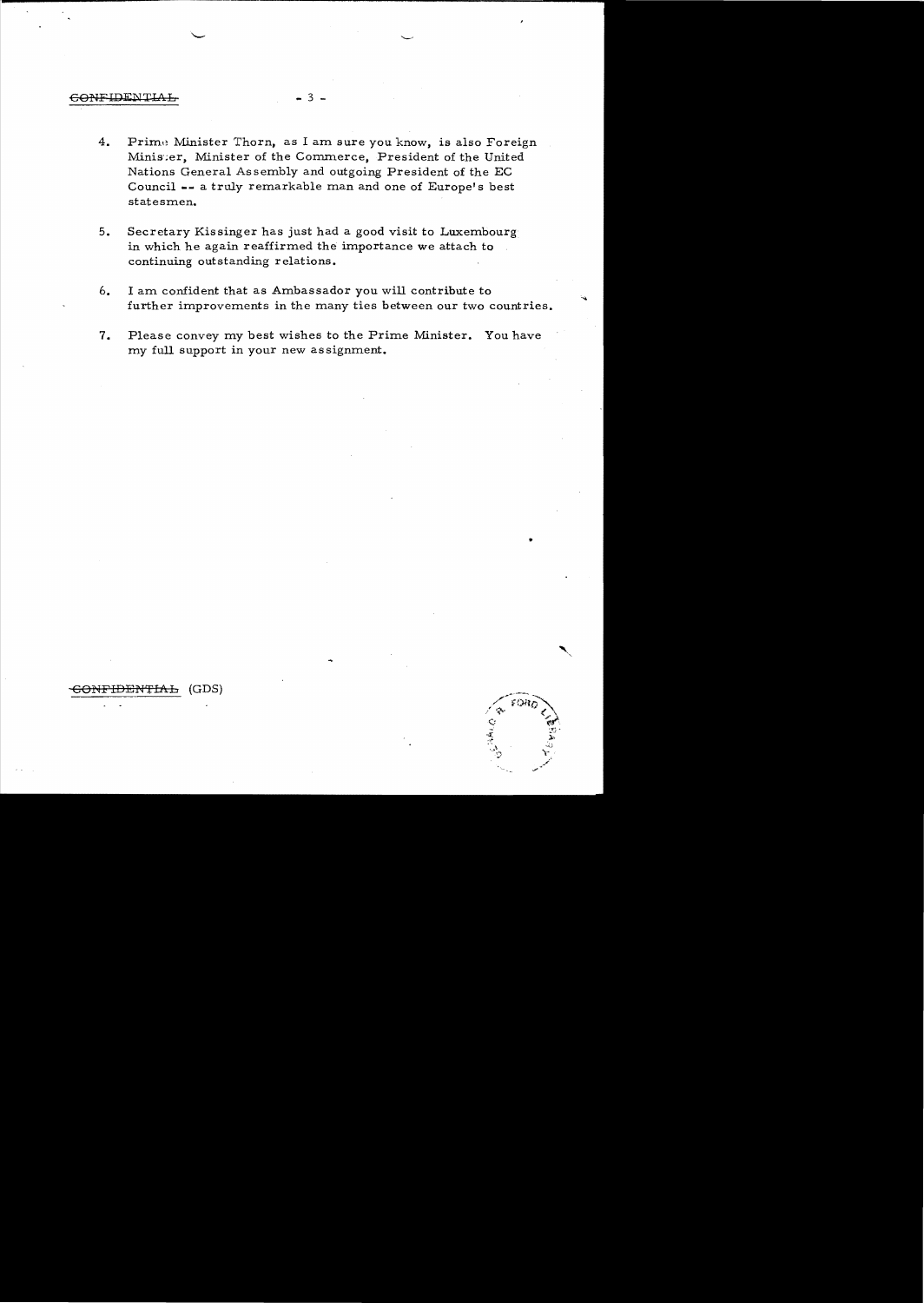$\setminus$ 

..

Mrs. Rosemary L. Ginn was nominated by President Ford to be American Ambassador to Luxembourg on May 10, 1976. Mrs. Ginn has been President of the Lucas Brothers Publishing Company in Columbia, Missouri since 1971.

Born August 28, 1912, in Columbia, Missouri, Mrs. Ginn received the B.A. degree from the University of Missouri in 1933. She also did additional qraduate work during 1933-34. In 1939, Mrs. Ginn became a member of the Board of Directors of the Missouri Bookstores Company. She served as Republican National Committeewoman for Missouri from 1960 until 1976.

Mrs. Ginn has long been active in the United Nations Educational, Scientific and Cultural Organization(UNESCO). She was elected as a member at large to the U.S. Commission for UNESCO in 1971 and became Vice Chairman of the National Commission<br>of UNESCO in 1973. She was the U.S. representative She was the U.S. representative to the annual meeting for the Canadian Commission for UNESCO in 1974 and was elected Chairman of the United States Commission for UNESCO during that year. She was the U.S. representative to the 18th Session of the General Conference of UNESCO in Paris in 1974. In 1975 Mrs. Ginn was the Representative for the United States at the UNESCO meeting on Exchange of Information and Experience Between Women in Member States and the Encouragement of Women's Efforts for Peace.

Mrs. Ginn received the University.of Missouri Faculty Alumni Award for Distinguished Service in 1971. In addition she was National President of Mortar Board and of the National Association of College Honor Societies. She was also the first College Honor Societies. woman trustee of the Kemper Military School, Boonville, Missouri.

Mrs. Ginn is married to M. Stanley Ginn. They have two children: Nancy Almond (Mrs. Carl Almond) of Columbia, MissourI, and Sally Hood (Mrs. Mike Hood) of Des Moines, Iowa.



 $\bullet$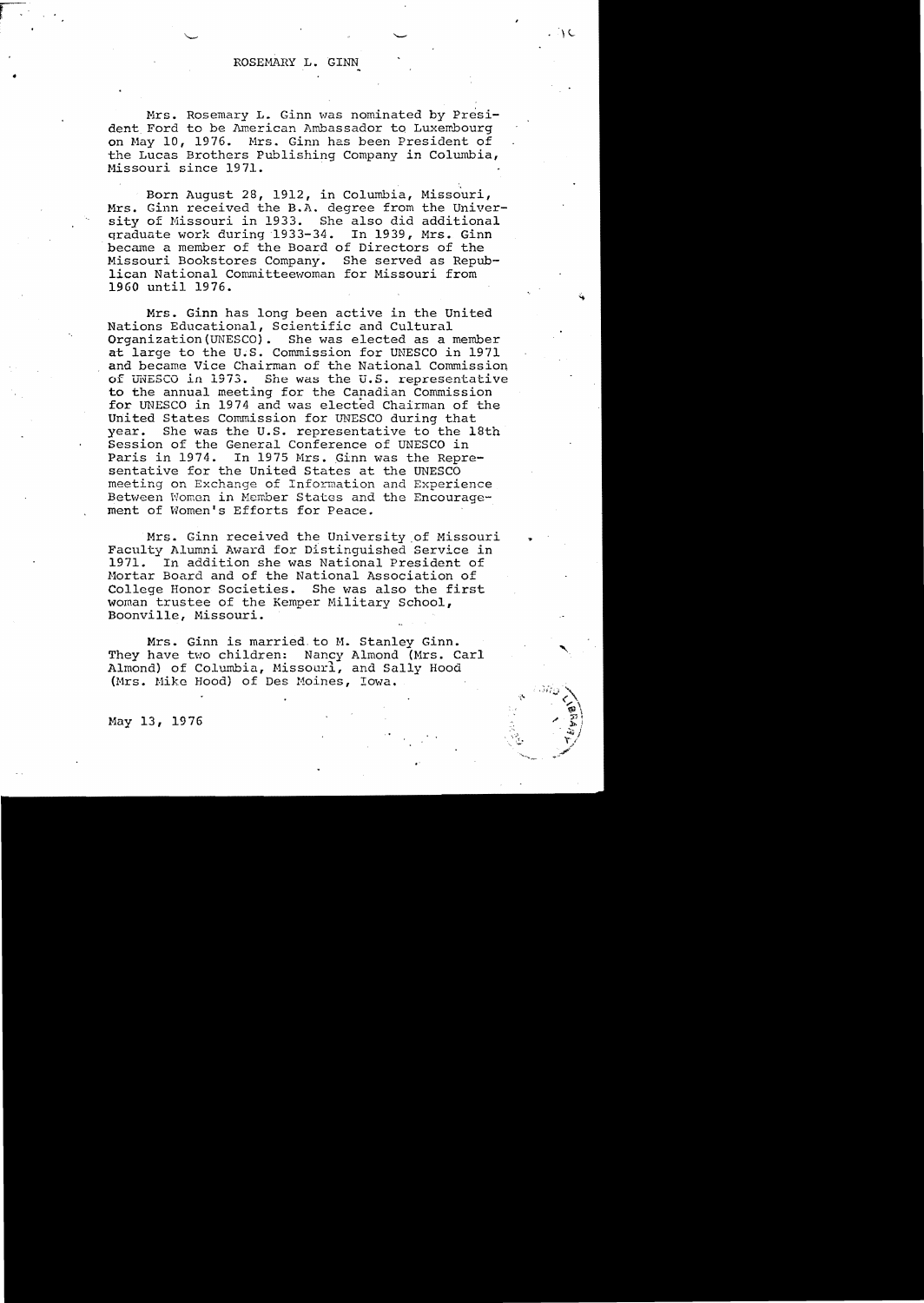MEMORANDUM

# NATIONAL SECURITY COUNCIL 3225

 $\lambda$ 

# **CONFIDENTIAL**

 $\frac{\text{ACTION}}{\text{June 4, 1976}}$ 

MEMORANDUM FOR BRENT SCOWCROFT

FROM: Mr. Clift June 4, 1976<br>NT SCOWCROFT<br>Clift # 2006 (1)

SUBJECT:

President's June 5 Meeting with U. S. Ambassador to Luxembourg Rosemary L. Ginn

The memorandum for your signature to the President at Tab I would forward background information and talking points for his meeting with Ambassador Rosemary Ginn on Saturday, June 5, 1976 at 9:00 a. m.

RECOMMENDATION

That you sign the memorandum at Tab I.

SONFIDENTIAL-- (GDS)

**th**  $7/7/04$ 

..